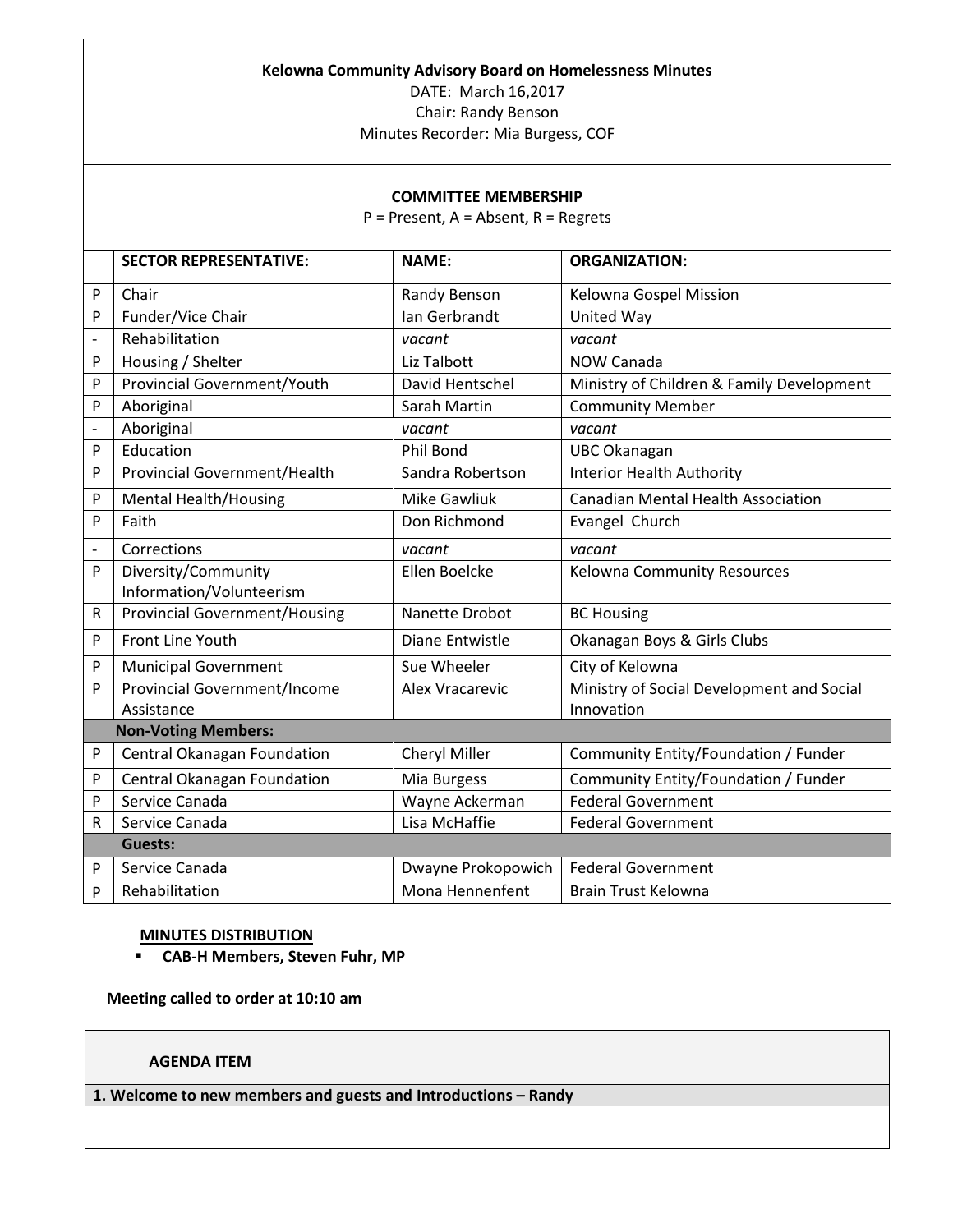# **AGENDA ITEM**

# **2. Approval of March, 2017 Agenda and January, 2017 Minutes – Randy**

Approved. No changes recommended.

## **3. Mapping for Change presentation - Kerry Rempel**

Kerry Rempel- Professor, Okanagan School of Business Shelley Cook-PhD candidate and lead researcher for Mapping for Change, UBC Okanagan Jon Corbett- Associate Professor, Community, Culture and Global Studies, UBC Okanagan Nick Blackwell, Research Technician, UBC Okanagan

- Mapping for Change is a partnership between UBC Okanagan, Okanagan College, Central Okanagan Foundation, Mitacs, SpiCER and the United Way
- This community-based research project is the first ever collaboration on a project between the Okanagan College and UBC Okanagan
- iSearch is a mapping tool designed to assist individuals searching for low-income rentals, supportive housing, emergency shelters and drop-in services in Kelowna
- iSearch was created out of a community-identified need for a database that could articulate available housing resources for individuals experiencing homelessness in Kelowna
- How can presenting information in a visual way assist communities to better understand resources?
- The research team is asking the community (Kelowna) to try out the map and provide feedback
- iSearch will be refined over next 6 months
- The research team will give presentations about iSearch to interested parties
- The hope is that the community will continue to use the tool after the research project ends

#### iSearch:

- Will be launched at the Okanagan Regional Library downtown on March 29, 2017
- For Kelowna resources only
- Helps to narrow down and clearly identify housing available
- User testing has been completed
- Housing Definitions are based off standardized language/descriptions
- The map can be modified to include what the community thinks should be added
- More search layers can be added
- Tool needs to be constantly re-evaluated
- Other communities are interested in iSearch for their communities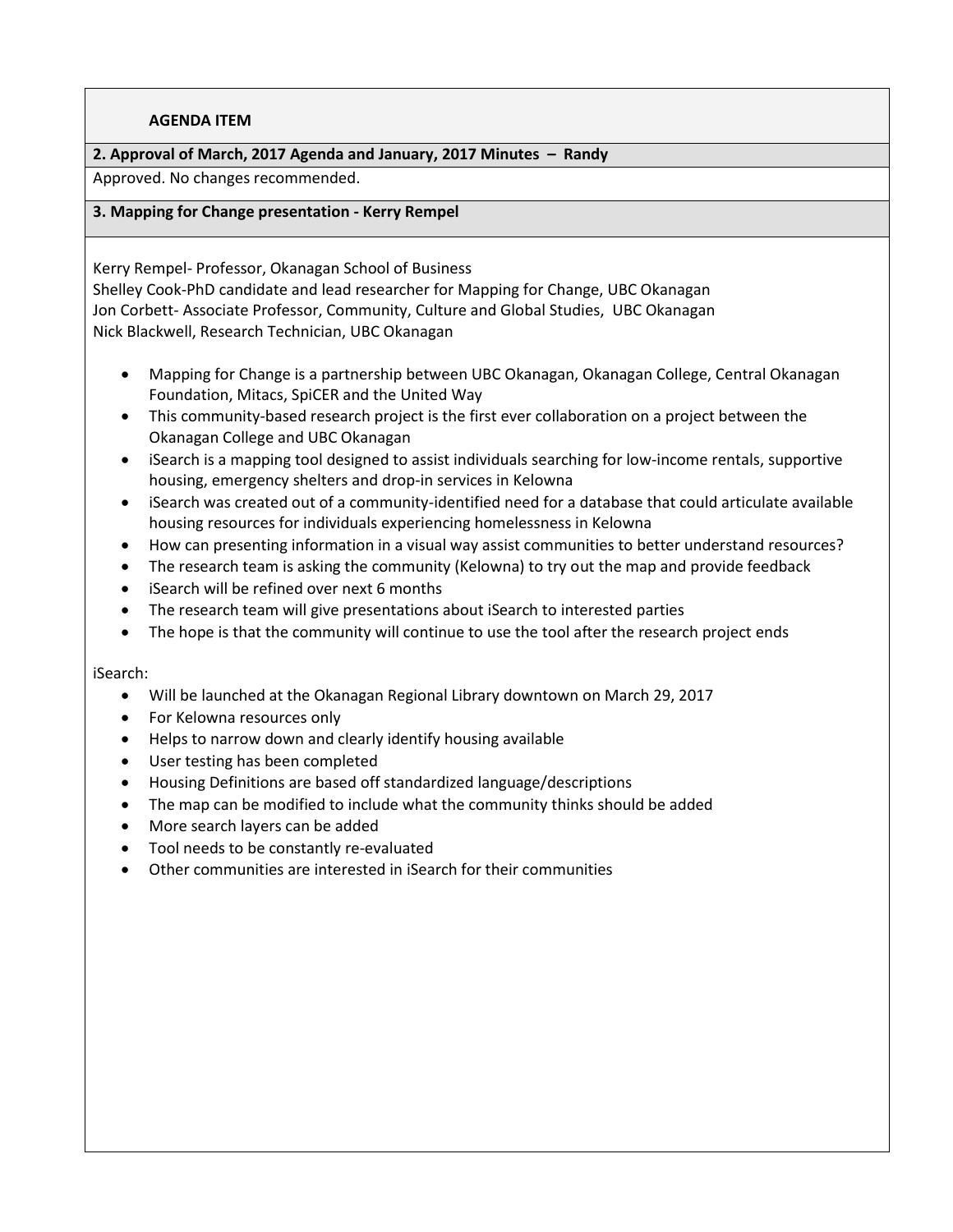### **AGENDA ITEM**

## **4. Homeless Serving Systems Framework update - Sue Wheeler**

- Collective impact approach to addressing homelessness
- Sue will look at best practices in other cities
- Looking at community readiness to learn about system design
- OrgCode Training in March
	- o Funded by the HPS, hosted by CMHA and the City of Kelowna
	- o Learned about how to apply principles of Housing First to systems approach
	- o Mapped scenarios: how do individuals navigate the sector to access support and services?
	- o Identified barriers
	- o Talked about consequences of behaviour
	- o Determined collective principles to guide work
	- o Need clear leadership around goals/priorities

#### Task Force :

- o Will create homeless serving system plan
- o Governed by a Terms of Reference and selected via transparent City process
- o Interim group for one year
- $\circ$  Receives input and provide leadership for how the backbone agency operates (backbone agency not yet determined)
- o Needs to be skills based
- o Roles need to be clearly identified
- o Everyone needs to feel connected and heard
- o Sector needs to be updated regularly
- o CAB-H needs to be connected
- o Keep momentum going to move the planning forward
- o Accountability to roll out the finalized plan is very important

#### CAB-H

- o How Should the CAB-H be involved in the planning process?
- o CAB-H needs to be informed about plan
- $\circ$  In other cities CABs have been very involved in leading the planning and implementation of plans to address homelessness
- o CAB-H could work as a sub-committee to inform planning process
- Phil (on behalf of CAB-H) and Mia provided input to Sue
- The City of Kelowna has approved \$125,000 for Budget 2017
- Housing was identified as important in the City of Kelowna Heathy City strategy
- There is a need to build capacity and leadership across the homeless serving sector

#### **5. CE update**

# 2018 PiT count

- Canada issued a targeted CFP to Community Entities
- HPS Designated Community Entities are eligible to apply -COF will apply, as our agreement with Canada requires us to carry out Pit Counts
- Count must take place between March 1-April 30<sup>th</sup>: we will keep the date as close to the beginning of March as possible, as the 2016 count was completed on February 24th
- Project needs to be completed by June 30, 2018
- Need a letter of support from the City of Kelowna and the CAB-H, as we did for 2016